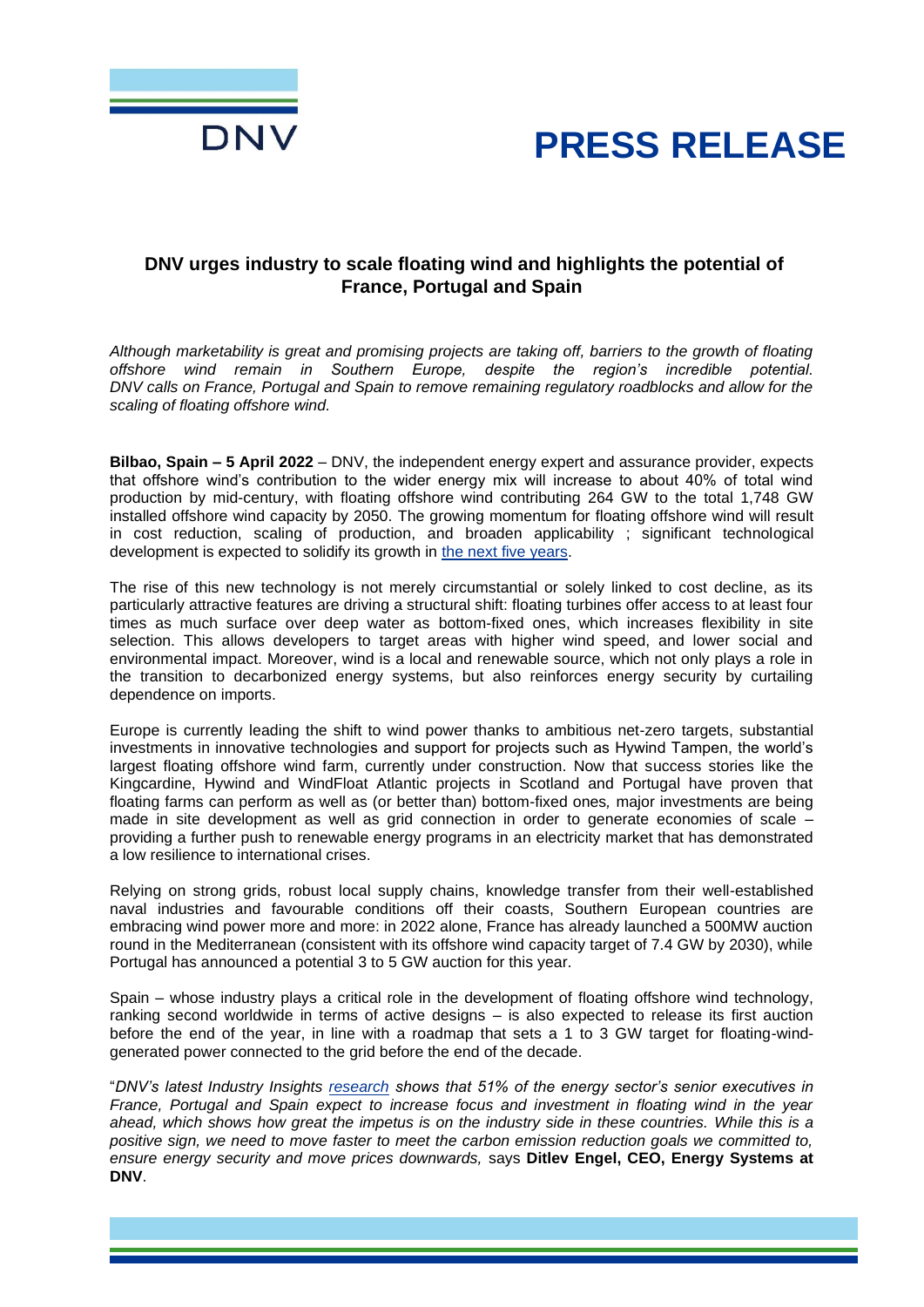"*This can only happen with strengthened public support and the removal of the remaining barriers in these countries' regulatory frameworks,* continues Engel*.*

*"We welcome the emergence of great enterprises like Windfloat Atlantic, EolMed or the floating projects off the coasts of the Canary Islands and Cantabria, but countries like France, Portugal and Spain still need more ambitious and proactive policies if they are to maintain their advance in the field. They are still forerunners at this time, but it is worth noting that projects that were introduced later in South Korea, for instance, will be in operation sooner, thanks to fewer regulatory roadblocks and speedier procedures"* ends Engel*.*

DNV's industry-leading team of over 4,000 experts continuously develops services and solutions tailored to support safe, reliable and cost competitive projects, and strives to boost the commercialization of floating wind projects by providing tools for their entire lifecycle. DNV has worked for the growth of floating offshore wind from its inception, over 13 years ago, and is leading the development of requirements and standards for this industry, with over half of pilot floating offshore wind farms already designed following DNV standards.

DNV has also acted as technical advisor for 12 floating wind farms transactions and is involved in numerous floating wind collaborative R&D and industry projects such as CONFLOWS, WIN WIN, LIFES50+, and the Joint Industry Project (JIP) that developed the first set of internationally acceptable recommendations for the analysis of floating wind turbines.

DNV's will be present at WindEurope at stand no. F54 ; other wind power events DNV will be attending in 2022 include FOWT 2022 in Montpellier, France in May, and Wind Energy in Hamburg, Germany, in September.



# **VISIT US AT WINDEUROPE 2022**

*DNV's leadership takes center stage at stand no. F54* [Click here](https://eur01.safelinks.protection.outlook.com/?url=http%3A%2F%2Flink.mediaoutreach.meltwater.com%2Fls%2Fclick%3Fupn%3DpjegqKyculL9yFgUfCcgyfrpMGLQimJ-2FqOSYq66TcWmA8feTRyuhqDy5ge2UF-2F16CLKmh7YlTv-2FRu3XidUBHcFeok2AJQCufD6pa2u-2Fvp5qyF3mKeCkrS3wU9npKcsec4LN8TEmi5tORerHq7b-2Fm3Rbpb5RUu8f7kasxrpPMqdbZl-2BRrmg2z7pAN5ZIP54nien2b3LhILOEN6Rbk-2FuOtUcJYcHE8dTtMGjmBCpo3LpZBjWvRkHKS-2BnDfQFfEARWpRUQB_Y7PFBqc-2F5lVygH9boipxZUtJHPNZGE4m-2BnWGch5VGLgcZguURel2JU-2FjN-2BlMML2HYRAWBb496qWyS-2BUFe674kML3-2B2ThQlx2b-2BYFPofugmerwOLv5-2FkhfXeLHWDLEcbfpi2rrGVkkFmgxbPccKtSM9wWZgZ3ccEUGCROXqdntQCxM-2BHwyXUosU2wcpqP-2FEIpM6Wkc1G8-2BRwt4FdhVwGB4lQEg7V1YxPT36WF6MP17Ib5XRLeNPDbHjmf7HX7IDlK1OY9aFqtYjJLD4HcUtTLjDgFLnwjKBo0J-2BppK-2FmosBpfSAuNRrqTY3gQIg5X9A4M9iSvwQh6nZDTlmKdUqddAKczRMMxvEmg0aqt2uszeQmDYVUVTYc3W7ZgfhMNFk-2FY&data=04%7C01%7CPenda.Sall%40dnv.com%7C301f2d66a5984021138f08da0ce08463%7Cadf10e2bb6e941d6be2fc12bb566019c%7C0%7C0%7C637836455682915942%7CUnknown%7CTWFpbGZsb3d8eyJWIjoiMC4wLjAwMDAiLCJQIjoiV2luMzIiLCJBTiI6Ik1haWwiLCJXVCI6Mn0%3D%7C3000&sdata=9kNENUdfgQ1cLYIo%2BTE1qjBKRKkT%2F5tIgd82BjxPZZE%3D&reserved=0) to view the full event plan.

### **Download images [here](https://brandcentral.dnv.com/mars/public_sharing.lb?p_colshar_id=81970&p_hash=CACE)**.

#### **Meet our experts**

If you wish to meet our experts, please make an appointment [here.](https://eur01.safelinks.protection.outlook.com/?url=http%3A%2F%2Flink.mediaoutreach.meltwater.com%2Fls%2Fclick%3Fupn%3DpjegqKyculL9yFgUfCcgyfrpMGLQimJ-2FqOSYq66TcWmA8feTRyuhqDy5ge2UF-2F16CLKmh7YlTv-2FRu3XidUBHcFeok2AJQCufD6pa2u-2Fvp5qyF3mKeCkrS3wU9npKcsec4LN8TEmi5tORerHq7b-2Fm3Rbpb5RUu8f7kasxrpPMqdbZl-2BRrmg2z7pAN5ZIP54nien2b3LhILOEN6Rbk-2FuOtUcJYcHE8dTtMGjmBCpo3LpZBjWvRkHKS-2BnDfQFfEARWp7xhY_Y7PFBqc-2F5lVygH9boipxZUtJHPNZGE4m-2BnWGch5VGLgcZguURel2JU-2FjN-2BlMML2HYRAWBb496qWyS-2BUFe674kML3-2B2ThQlx2b-2BYFPofugmerwOLv5-2FkhfXeLHWDLEcbfpi2rrGVkkFmgxbPccKtSM9wWZgZ3ccEUGCROXqdntQCxM-2BHwyXUosU2wcpqP-2FEIpM6Wkc1G8-2BRwt4FdhVwGB4s-2BwZRQUb-2Bn3VrJpJwp6WpZpexz6ZWvsDsk9M-2BNlANWzcKqgZfV6oGdaQfuI9NJK-2FXIbmawgkcH22i4wlBAI4xbDee-2FdtvOIDrYXobo1m2ArsaRsIhHAdg56gOmj6kC6iVIWblHo82dR5yfXT5MmFW-2Bh3C7dpmdL4L1Hq6N-2B3sq2&data=04%7C01%7CPenda.Sall%40dnv.com%7C301f2d66a5984021138f08da0ce08463%7Cadf10e2bb6e941d6be2fc12bb566019c%7C0%7C0%7C637836455682915942%7CUnknown%7CTWFpbGZsb3d8eyJWIjoiMC4wLjAwMDAiLCJQIjoiV2luMzIiLCJBTiI6Ik1haWwiLCJXVCI6Mn0%3D%7C3000&sdata=y04Ap2j7BDoLprnqxDrI4rtdyJ8B0AzOZFJGgs1lhEs%3D&reserved=0)

### **Explore our research**

We highlight major trends in the wind industry in our latest reports:

- [2021 Energy Transition Outlook](https://eur01.safelinks.protection.outlook.com/?url=http%3A%2F%2Flink.mediaoutreach.meltwater.com%2Fls%2Fclick%3Fupn%3DpjegqKyculL9yFgUfCcgyRygffIUcUoeraewfryvOp26h6qrR33Ej2J-2FUGr9rhfZcsiDjkctNNjbpv23Sy3CyYWR2BcUmBTbgruAgV337fc-3Dl_P4_Y7PFBqc-2F5lVygH9boipxZUtJHPNZGE4m-2BnWGch5VGLgcZguURel2JU-2FjN-2BlMML2HYRAWBb496qWyS-2BUFe674kML3-2B2ThQlx2b-2BYFPofugmerwOLv5-2FkhfXeLHWDLEcbfpi2rrGVkkFmgxbPccKtSM9wWZgZ3ccEUGCROXqdntQCxM-2BHwyXUosU2wcpqP-2FEIpM6Wkc1G8-2BRwt4FdhVwGB4gBz8QQIi8q8uDVcgPBvnBpobvo-2BollDwtuml2jvxTOOiGs8xwypULSLY6Rk3UZiGL9wJsdB5HBbOyJ9a52BGts9VGJ7YiUf1TBw1MspR8ssUMOzTiwA2Wewxl-2BHJ6WE5vtYzKP-2FLUUK8ScGB-2BKPVE2y8GCE6XRWxM5mg6gcwNhb&data=04%7C01%7CPenda.Sall%40dnv.com%7C301f2d66a5984021138f08da0ce08463%7Cadf10e2bb6e941d6be2fc12bb566019c%7C0%7C0%7C637836455682759727%7CUnknown%7CTWFpbGZsb3d8eyJWIjoiMC4wLjAwMDAiLCJQIjoiV2luMzIiLCJBTiI6Ik1haWwiLCJXVCI6Mn0%3D%7C3000&sdata=3e4o2TnaWmRpCYggWbUQCnvgVfeoaqpUucm%2FsA49q%2FA%3D&reserved=0) (ETO)
- [2022 Industry Insights : The power of optimism](https://eur01.safelinks.protection.outlook.com/?url=http%3A%2F%2Flink.mediaoutreach.meltwater.com%2Fls%2Fclick%3Fupn%3DpjegqKyculL9yFgUfCcgyaXjT2LAexoPiTboYmzdtF4l82VlIOqWRb11G5GYzF-2FgYAX37S2EPn4w8IHIJC-2BXdlcL1kFkI9Gmixpht0zVKG0hDMVdcgfOGrbRQS4OyUBj48Z5_Y7PFBqc-2F5lVygH9boipxZUtJHPNZGE4m-2BnWGch5VGLgcZguURel2JU-2FjN-2BlMML2HYRAWBb496qWyS-2BUFe674kML3-2B2ThQlx2b-2BYFPofugmerwOLv5-2FkhfXeLHWDLEcbfpi2rrGVkkFmgxbPccKtSM9wWZgZ3ccEUGCROXqdntQCxM-2BHwyXUosU2wcpqP-2FEIpM6Wkc1G8-2BRwt4FdhVwGB4qKBzX4EJbwjuYHWCdDki1fhlK3A1JuplgwJpyniDfZ4GRjUTVQ1Hq94ebPe8luKeMoFn-2FQ8zYIYioU6N-2FY8aI33soesjWpajrH5kyeM-2BXkma4Qs8zXPMhWzjDWAfhXc2FbN7MwSMOS7X86upZ-2BhwZlej7moBWHTHIZKiP5WEyI-2F&data=04%7C01%7CPenda.Sall%40dnv.com%7C301f2d66a5984021138f08da0ce08463%7Cadf10e2bb6e941d6be2fc12bb566019c%7C0%7C0%7C637836455682759727%7CUnknown%7CTWFpbGZsb3d8eyJWIjoiMC4wLjAwMDAiLCJQIjoiV2luMzIiLCJBTiI6Ik1haWwiLCJXVCI6Mn0%3D%7C3000&sdata=Ft0Plw33HVm6rDNYv5O47zHNzGXZlyreOVwzNqsp3c4%3D&reserved=0)
- [Floating Offshore Wind: The next five years](https://eur01.safelinks.protection.outlook.com/?url=http%3A%2F%2Flink.mediaoutreach.meltwater.com%2Fls%2Fclick%3Fupn%3DpjegqKyculL9yFgUfCcgyZ-2Fm-2FO5g5DmsLJCL9xA18OGdO84efQ617qtNcfonmkCsOTb3Opqyo9GPLLmxZYmQfMJBHLKpJ43Ac-2Bq6dZYU0oa4EKoivw6oAeeGomsJeo900muDBpGWyyNyL1dvQvmzpQ-3D-3DsUtM_Y7PFBqc-2F5lVygH9boipxZUtJHPNZGE4m-2BnWGch5VGLgcZguURel2JU-2FjN-2BlMML2HYRAWBb496qWyS-2BUFe674kML3-2B2ThQlx2b-2BYFPofugmerwOLv5-2FkhfXeLHWDLEcbfpi2rrGVkkFmgxbPccKtSM9wWZgZ3ccEUGCROXqdntQCxM-2BHwyXUosU2wcpqP-2FEIpM6Wkc1G8-2BRwt4FdhVwGB4ouIzpT0Bl9baKM4LaahONteUzhQcPYBSoapGYSVnFdhj-2F1jop1N67Ykz-2Bu4xDKbDkmnv1eKA44rWeWEJIgrA7Yj7x-2FFseqe4P2kKwXYgR1JQhnvTRcYudvsGn-2B7q5zoS30JK53tD4210USuAE6ameYUGjLP5cjFXlVCO4djc2Yv&data=04%7C01%7CPenda.Sall%40dnv.com%7C301f2d66a5984021138f08da0ce08463%7Cadf10e2bb6e941d6be2fc12bb566019c%7C0%7C0%7C637836455682915942%7CUnknown%7CTWFpbGZsb3d8eyJWIjoiMC4wLjAwMDAiLCJQIjoiV2luMzIiLCJBTiI6Ik1haWwiLCJXVCI6Mn0%3D%7C3000&sdata=7VaUmMDgArE9JDJATrt3djpz%2Bm7jkBoN2PLBfvKWgFQ%3D&reserved=0)

**For additional information or to request an interview with a senior DNV spokesperson, please contact:**

**Neil Slater** Head of Media Relations Energy Systems Tel: +44 (0) 7876 578 353 E-mail: [neil.slater@dnv.com](mailto:neil.slater@dnv.com) **Penda Sall** Media Relations Energy Systems Tel: +33 (0) 651 69 88 64 E-mail**:** [penda.sall@dnv.com](mailto:penda.sall@dnv.com)